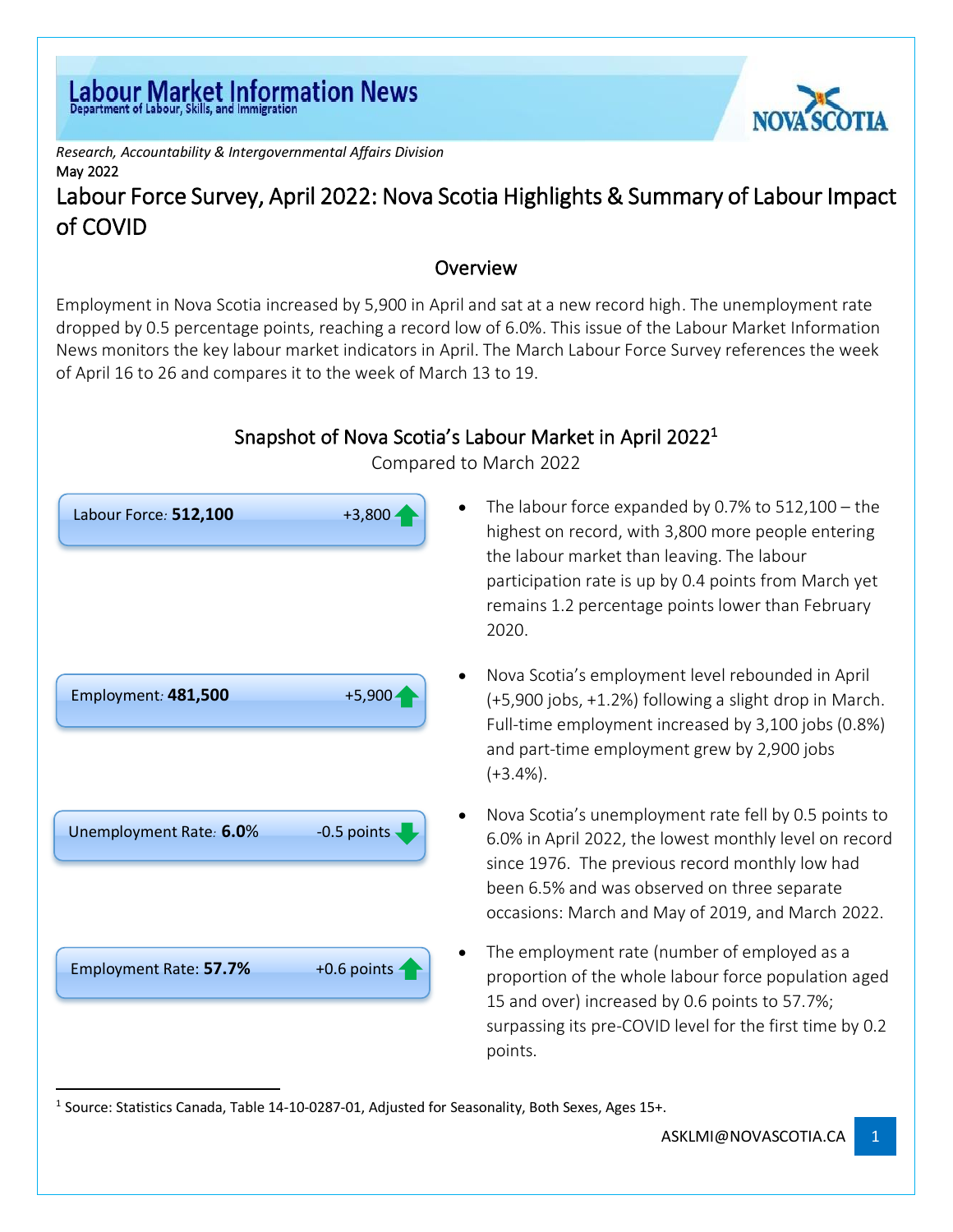### Employment Recovery Progress in April 2022 from the Impact of COVID

Compared to March 2020





- Nova Scotia men lost 2,100 full-time jobs (-1.0%) but gained 4,500 part-time jobs (+14.9%) in April. On the contrary, Nova Scotia women gained 5,200 full-time jobs (+2.9%), while part-time positions were down by 1,800 (-3.3%). Both men and women have surpassed their pre-COVID employment levels.
- Youths continue to represent the only age group that is yet to recover to pre-COVID employment levels. Youth employment increased by 3,300 in April (+5.2%), now 2,100 jobs (-3.0%) lower than their pre-COVID level. Core-aged workers (aged 25-54) lost 900 jobs (-0.3%) while those over 55 gained 3.600 jobs (+3.1%) in April.
- Full-time employment increased in April (+3,100 jobs, +0.8%), and remained well above pre-COVID levels (+18,300 jobs, +4.9%). Part-time employment also increased in April (+2,900 jobs, +3.4%) yet remains 3,200 jobs lower (-3.5%) than February 2020.
- Changes in employment levels by industry were mixed in April, led by "wholesale and retail trade" (+3,600 jobs, +5.1%) and "accommodation and food services" (+1,900 jobs, +6.8%). On the other hand, "manufacturing" contracted by 2,700 jobs (-7.9%) followed by "construction" (-700 jobs, -1.8%), and "professional, scientific and technical services" (-700 jobs, -1.8%).
- "Manufacturing" replaced "information, culture and recreation" as one of the top 3 sectors that are furthest away from a full recovery due to the large employment contraction in April. It was down by nearly one-tenth of its pre-COVID level. The other top 2 sectors are "accommodation and food services", still down by approximately one-fifth of its pre-COVID level, and "wholesale and retail trade" (see chart).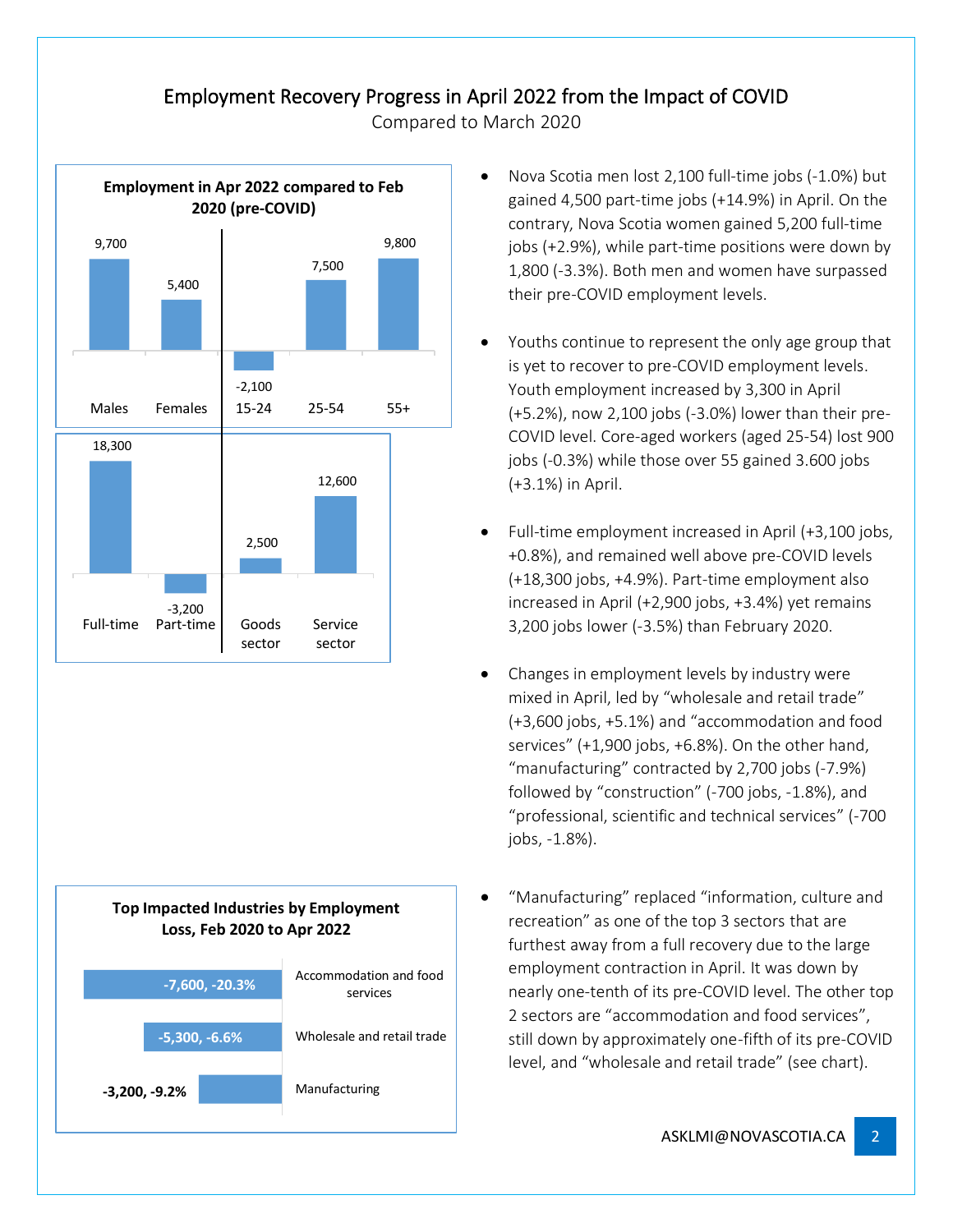

*\*Note: The regional statistics is a 3-month moving average and is seasonally unadjusted. Therefore, it is not comparable to the statistics used in the rest of the report and may show a delay in data demonstrating the impact of lockdown.*

- Over the last three months, employment grew in four of five economic regions compared to the previous three months ending in March. Employment grew the most in the Halifax region and fell in the Southern region.
- The Halifax and Annapolis Valley regions have continued to lead the employment recovery as levels of employment in both regions remained surpassed pre-COVID levels<sup>2</sup>. The Cape Breton and North Shore regions remain short of a full recovery in employment. It is worth noting that a comparison with pre-COVID levels fails to account for the foregone growth during the last twenty months.



- After dropping slightly in March, the employment level in Nova Scotia rebounded in April, increasing by 5,900 jobs (+1.2%). The employment level is 15,100 (+3.2%) higher than the pre-COVID level.
- The unemployment rate declined slightly for a sixth consecutive month to a historic low of 6.0%. It now sits 2.2 percentage points below the pre-COVID level. The employment rate increased by 0.6% to 57.7%, 0.2 points above its pre-COVID level.

<sup>2</sup> Source: Statistics Canada, Table 14-10-0387-01, three-month moving average, unadjusted for seasonality.

ASKLMI@NOVASCOTIA.CA 3